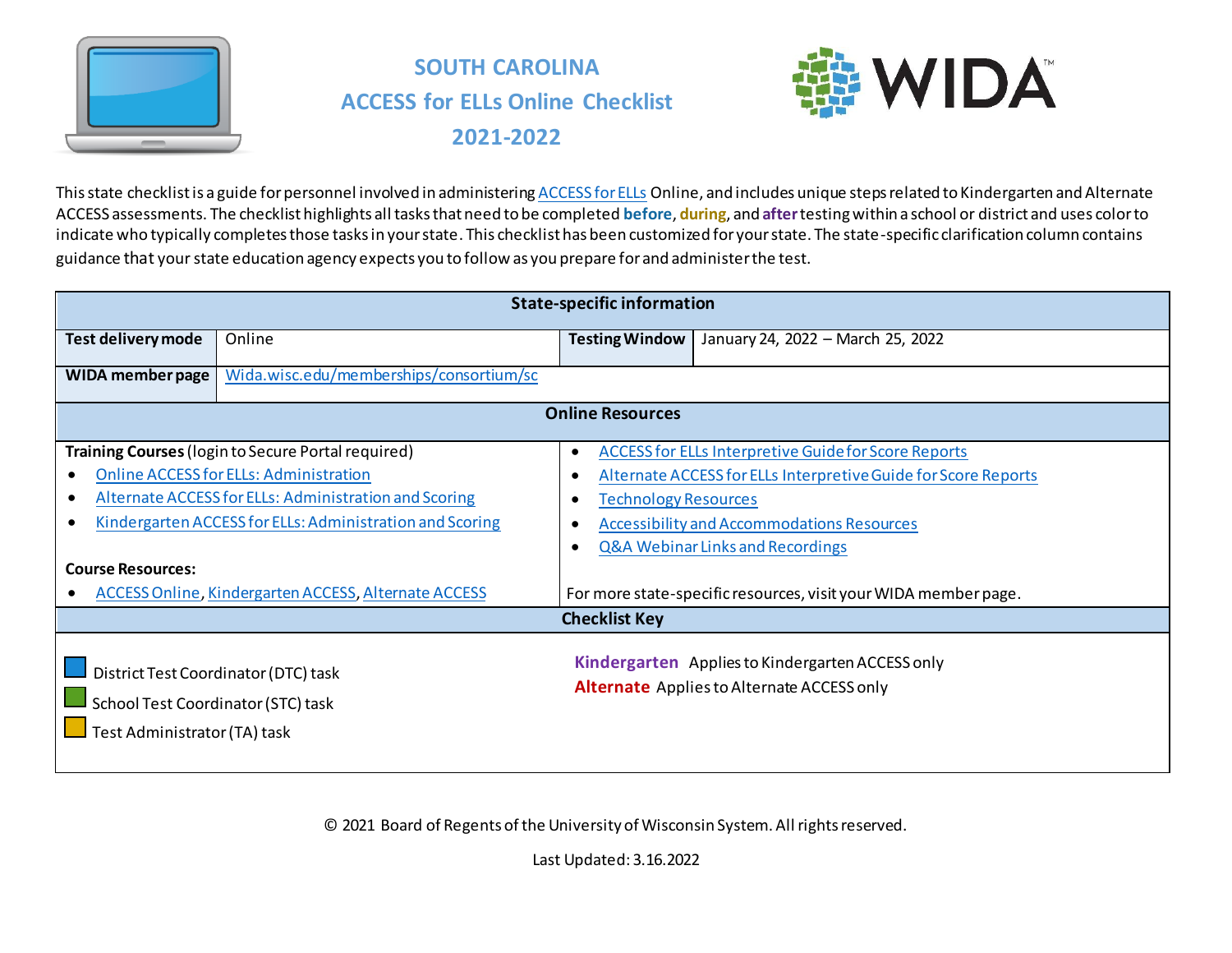

| DTC              | Ξc | 돈                         | <b>Task</b>                                                                             | <b>State-specific Clarification</b>                                                                                                                                                                                                                                                                                                                                                                                                                                                                                                                                                                                                                                                                                                                                                                                                                                                                   |  |
|------------------|----|---------------------------|-----------------------------------------------------------------------------------------|-------------------------------------------------------------------------------------------------------------------------------------------------------------------------------------------------------------------------------------------------------------------------------------------------------------------------------------------------------------------------------------------------------------------------------------------------------------------------------------------------------------------------------------------------------------------------------------------------------------------------------------------------------------------------------------------------------------------------------------------------------------------------------------------------------------------------------------------------------------------------------------------------------|--|
| X                | X  | $\boldsymbol{\mathsf{X}}$ | Determine which ACCESS for ELLs assessment(s) you are<br>responsible for administering. | Test administrators must be certified teachers who have<br>$\bullet$<br>completed the relevant training and certification quizzes on the<br><b>WIDA Secure Portal.</b><br>District test coordinators can determine if a TA who is not a<br>$\bullet$<br>certified teacher is qualified to administer the assessment.<br>However, the TA must still complete all necessary training and<br>complete the certification quizzes. If the TA is not a certified<br>teacher or language specialist, it is highly recommended that<br>they do not score any of the assessments locally. Any portion of<br>the assessments that are scored locally should be done so by a<br>trained ESOL teacher or language specialist.                                                                                                                                                                                     |  |
| $\boldsymbol{X}$ | х  | X.                        | Review training requirements based on your role.                                        | All test coordinators, test administrators, and monitors are<br>$\bullet$<br>required to participate in the district/school test security<br>assessment training on an annual basis.<br>All personnel with access to secure testing materials must sign<br>the appropriate SC Agreement to Maintain Test Security and<br>Confidentiality.<br>All DTCs, STCs, TAs and Monitors are responsible for reading the<br>appropriate manual (Test Coordinator Manual or Test<br>Administrator Manual).<br>New and Returning TAs will complete the appropriate ACCESS<br>Training Courses found on the WIDA Secure Portal, and pass the<br>appropriate quizzes for the assessment(s) to be administered:<br>Online ACCESS for ELLs: Administration<br>$\bullet$<br>Kindergarten ACCESS for ELLs: Administration and Scoring<br>$\bullet$<br>Alternate ACCESS for ELLs: Administration and Scoring<br>$\bullet$ |  |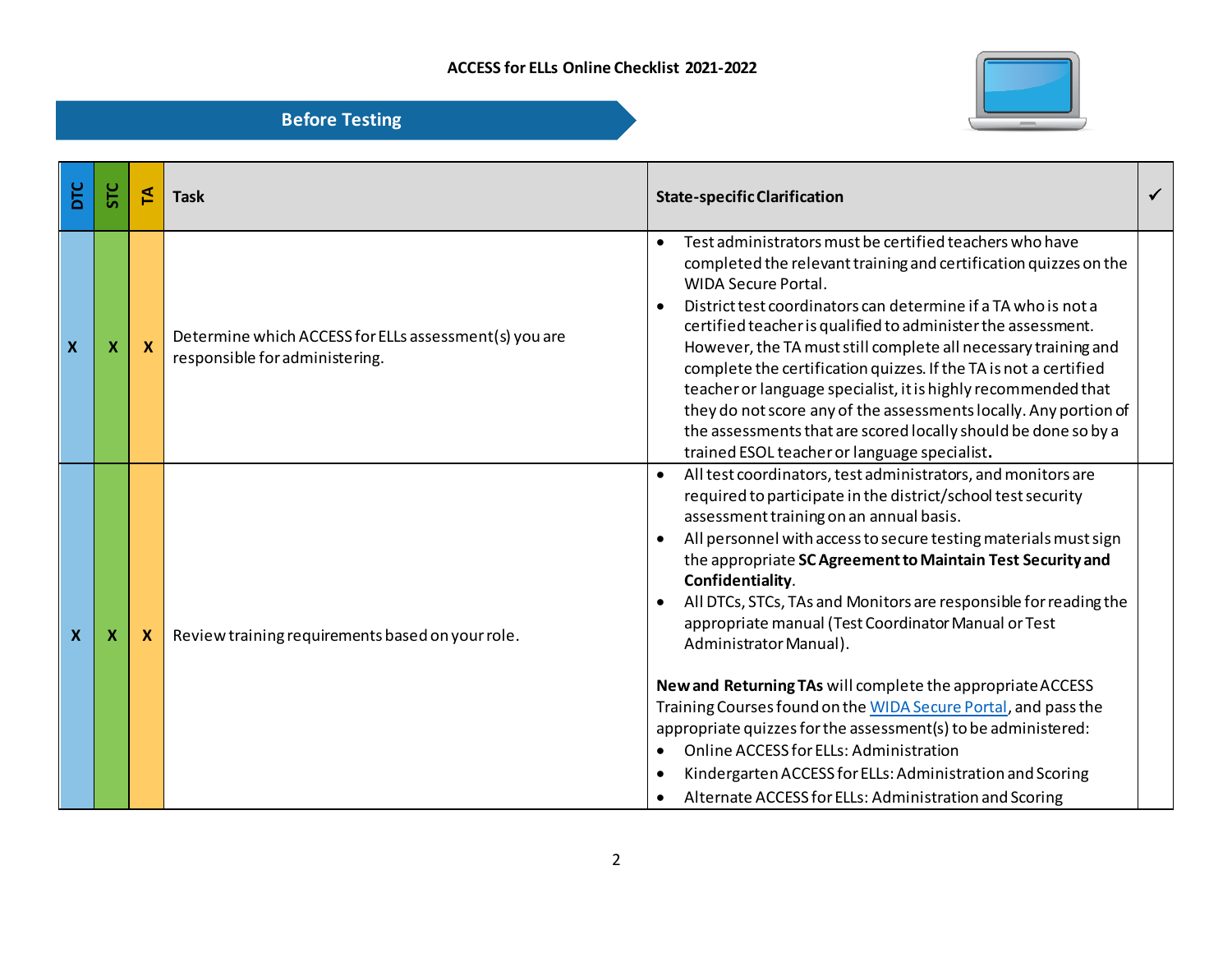

| Ξ | STC                       | E                         | <b>Task</b>                                                                                                                                             | <b>State-specific Clarification</b>                                                                                                                                                                                                                                                                                                                                                                                                                                                                    |  |
|---|---------------------------|---------------------------|---------------------------------------------------------------------------------------------------------------------------------------------------------|--------------------------------------------------------------------------------------------------------------------------------------------------------------------------------------------------------------------------------------------------------------------------------------------------------------------------------------------------------------------------------------------------------------------------------------------------------------------------------------------------------|--|
| X | X                         | $\boldsymbol{\mathsf{X}}$ | Log in to your WIDA account and agree to the Non-Disclosure and<br>User Agreement (NDUA) that pops up automatically upon first<br>login.                | DTCs will contact Deann McManus at dsmcmanus@ed.sc.govto<br>$\bullet$<br>request an WIDA District Test Coordinator account.<br>DTCs will create WIDA accounts for STCs and TAs.<br>$\bullet$<br>WIDA requires educators to agree to the Non-Disclosure and<br>$\bullet$<br>User Agreement annually.<br>*A paper copy of the WIDA Non-Disclosure and User Agreement<br>should be kept on file by the district for any staff without a WIDA<br>Secure Portal account that handles secure WIDA materials. |  |
| X | X                         | $\mathbf x$               | Log in to WIDA AMS and agree to security terms that appear<br>automatically at first login.                                                             | This is done once at initial log in to WIDA AMS.<br>$\bullet$                                                                                                                                                                                                                                                                                                                                                                                                                                          |  |
| X | $\boldsymbol{\mathsf{X}}$ | $\mathbf x$               | Watch the Training Overview module, located in the Online<br>ACCESS for ELLs: Administration course.                                                    | This Overview module can be provided during district training<br>$\bullet$<br>for STCs and TAs.                                                                                                                                                                                                                                                                                                                                                                                                        |  |
| X |                           |                           | Set up WIDA AMS accounts for Technology Coordinators and Test<br>Administrators. Tip: If you need assistance, review the WIDA AMS<br><b>User Guide.</b> | DTCs will contact Deann McManus at dsmcmanus@ed.sc.govto<br>$\bullet$<br>request a WIDA AMS District Test Coordinator account.<br>DTCs will create WIDA AMS accounts for STCs, TAs, and<br>$\bullet$<br>Technology Coordinators.                                                                                                                                                                                                                                                                       |  |
|   |                           |                           | Submit Pre-ID file to DRC.                                                                                                                              | DTCs submit ACCESS for ELLs precode data to SCDE on or<br>$\bullet$<br>before 12/09/2021.<br>DTCs should make sure that all schools have accurately entered<br>all English proficiency coding into PowerSchool before<br>12/09/2021.                                                                                                                                                                                                                                                                   |  |
|   |                           |                           | Watch the Ordering Materials module, located in the Online<br>ACCESS for ELLs: Administration course.                                                   | Materials will be ordered via the pre-ID filesent to DRC. See below<br>for information on material shipments and Additional Materials<br>Ordering processes.                                                                                                                                                                                                                                                                                                                                           |  |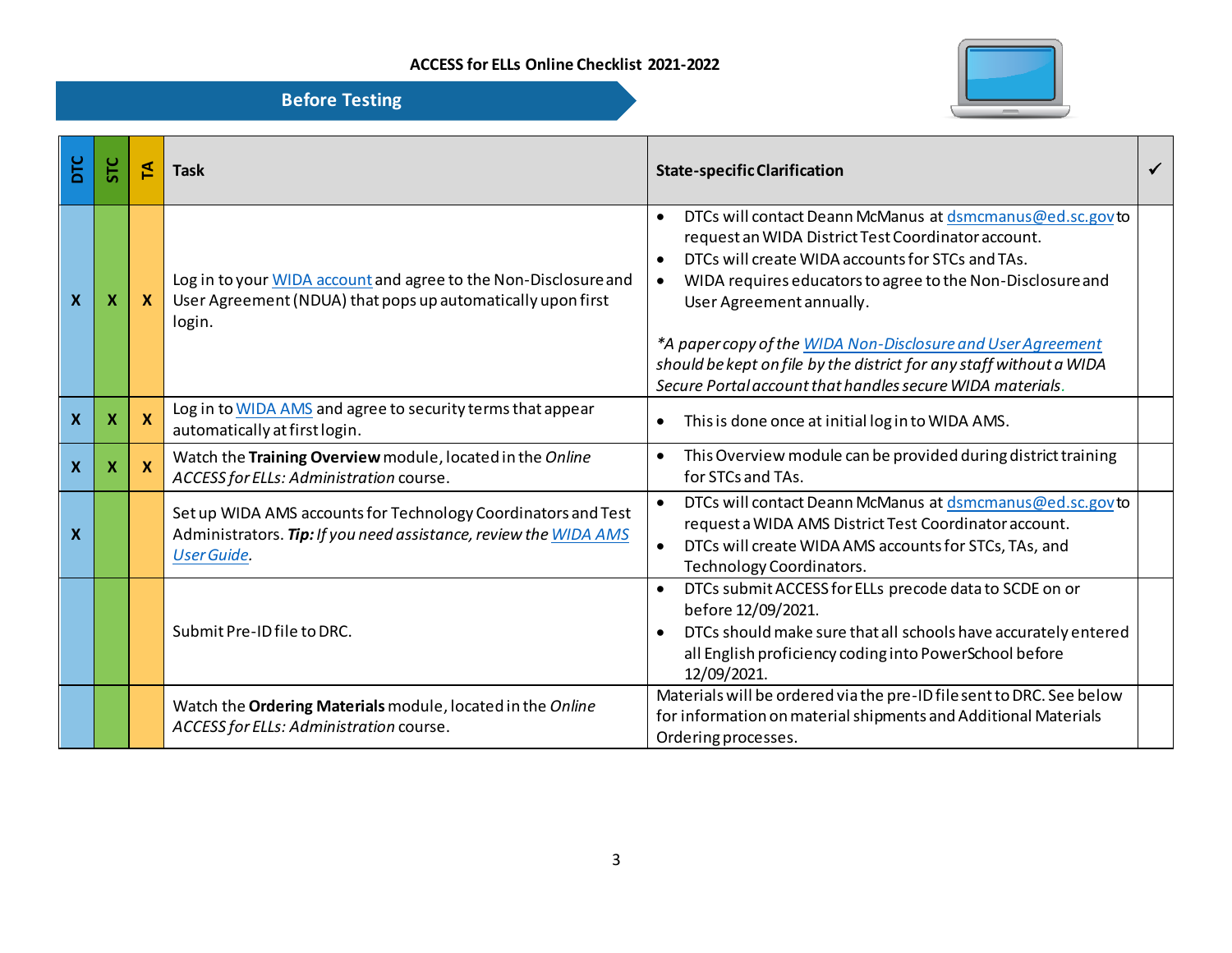

| <b>Before Testing</b> |  |  |
|-----------------------|--|--|
|                       |  |  |

| DTC                       | STC | 돈        | <b>Task</b>                                                                                                                 | <b>State-specific Clarification</b>                                                                                                                                                                                                                                                                                                                                                                                                                                                                                                                                                                                                                                                                                                                                                                                                                                                                                                                                                                                                                                                                                                                                                                                                                               |  |
|---------------------------|-----|----------|-----------------------------------------------------------------------------------------------------------------------------|-------------------------------------------------------------------------------------------------------------------------------------------------------------------------------------------------------------------------------------------------------------------------------------------------------------------------------------------------------------------------------------------------------------------------------------------------------------------------------------------------------------------------------------------------------------------------------------------------------------------------------------------------------------------------------------------------------------------------------------------------------------------------------------------------------------------------------------------------------------------------------------------------------------------------------------------------------------------------------------------------------------------------------------------------------------------------------------------------------------------------------------------------------------------------------------------------------------------------------------------------------------------|--|
| $\boldsymbol{\mathsf{X}}$ |     |          | Order materials in WIDA AMS.                                                                                                | Materials will be ordered via the pre-ID filesent to DRC.<br>$\bullet$<br>Grades 1-3 Writing is administered in a paper-based format.<br>WIDA AMS will automically calculate the number of test<br>booklets needed for grades 1-3, based on the number of online<br>students.<br>Grades 4 - 12 Writing is administered online. However, districts<br>may choose to utilize the dual online/paper mode for Grades<br>4/5 only, where the writing directions and prompts are viewed<br>online by the students, and the response is handwritten in the<br>student response booklets. Districts choosing to utilize the<br>student response booklets for grades 4/5 would order the<br>Writing response booklets in the Additional Materials Order.<br>Materials for students with Paper Administration required by<br>an IEP or 504 will be ordered via pre-code. DTCs should<br>complete pre-code in PowerSchool by 12/09/2021.<br>Districts may request ACCESS for ELLs Paper through a special<br>circumstance request for other unique student needs. This<br>request must be approved by the SCDE, Office of Assessment,<br>ELP Assessment Program Manager. If approved, materials may<br>be ordered via pre-code or during the Additional Materials<br>Window. |  |
| $\boldsymbol{\mathsf{x}}$ | X   |          | Discuss district and school technology needs and capacity to<br>administer the online test with the Technology Coordinator. | Work with District and School IT staff to prepare for online<br>testing.                                                                                                                                                                                                                                                                                                                                                                                                                                                                                                                                                                                                                                                                                                                                                                                                                                                                                                                                                                                                                                                                                                                                                                                          |  |
| $\boldsymbol{\mathsf{X}}$ | X   | <b>X</b> | Watch the Accessibility Overview module, located in the Online<br>ACCESS for ELLs: Administration course.                   |                                                                                                                                                                                                                                                                                                                                                                                                                                                                                                                                                                                                                                                                                                                                                                                                                                                                                                                                                                                                                                                                                                                                                                                                                                                                   |  |
| $\boldsymbol{\mathsf{x}}$ | X   |          | Watch the Assigning Accommodations module, located in the<br>Online ACCESS for ELLs: Administration course.                 | Assigning the correct accommodations is essential to avoid test<br>$\bullet$<br>security violations.<br>Please reach out the the SCDE, Office of Assessment,<br>Accommodations and Accessibility Specialist for any questions.                                                                                                                                                                                                                                                                                                                                                                                                                                                                                                                                                                                                                                                                                                                                                                                                                                                                                                                                                                                                                                    |  |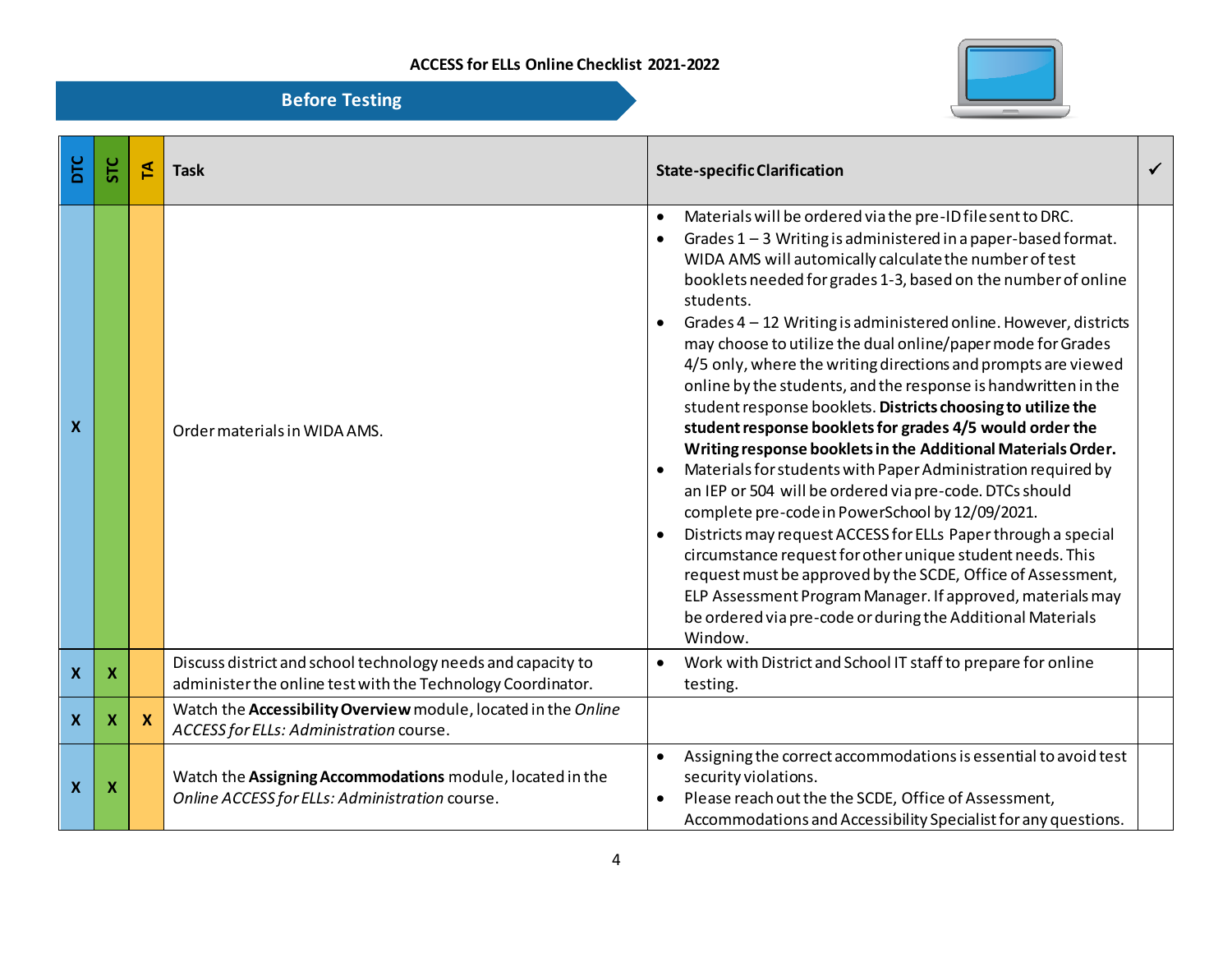

| <b>DIC</b> | <b>STC</b>                | 도 | <b>Task</b>                                                                                                                                                                                                                                                                       | <b>State-specific Clarification</b>                                                                                                                                                                                                                                                                                                                                                                                                                                                                                                                                                                                                                                                                                                                                                                                                                                                                                                                                                                                                                                                                                                                                                                                                                                                              | $\checkmark$ |
|------------|---------------------------|---|-----------------------------------------------------------------------------------------------------------------------------------------------------------------------------------------------------------------------------------------------------------------------------------|--------------------------------------------------------------------------------------------------------------------------------------------------------------------------------------------------------------------------------------------------------------------------------------------------------------------------------------------------------------------------------------------------------------------------------------------------------------------------------------------------------------------------------------------------------------------------------------------------------------------------------------------------------------------------------------------------------------------------------------------------------------------------------------------------------------------------------------------------------------------------------------------------------------------------------------------------------------------------------------------------------------------------------------------------------------------------------------------------------------------------------------------------------------------------------------------------------------------------------------------------------------------------------------------------|--------------|
|            | $\boldsymbol{\mathsf{x}}$ |   | Meet with all stakeholders regarding testing needs for students<br>with an IEP or 504 plan. Refer to the Administrative Considerations<br>section of the Accessibility and Accommodations Manual to<br>consider testing needs for students who do not have an IEP or 504<br>plan. | Accommodations for ACCESS for ELLs and Kindergarten ACCESS<br>$\bullet$<br>for ELLs should be established by the IEP team or 504 Plan<br>committee. Accommodations checklists for ACCESS for ELLs<br>Online and Kindergarten ACCESS for ELLs can found in Appendix<br>D of the Accessibility and Accommodations Manual. Once<br>accommodations for ACCESS for ELLs are identified, they must<br>be recorded in the student's IEP or 504 plan.<br>Participation in Alternate ACCESS for ELLs is determined by the<br>student's IEP team and is documented on the IEP. See the<br>Accessibility and Accommodations Manual for details on<br>allowable accommodations on the Alternate ACCESS.<br>Students who are ELs and are students with a disability may<br>$\bullet$<br>have two plans to meet their needs, an IEP or 504 Plan, and an<br>Individualized Language Acquisition Plan (ILAP). Both the ESOL<br>and special educations specialists are required to be on the<br>team to meet and discuss accommodations and need of the<br>student for any IEP, 504 Plan, or ILAP for dual identified<br>students.<br>Accommodations specific to students with disabilities should<br>only be listed in the IEP or 504 Plan. ILAPs only contain<br>accommodations that are applicable to all ELs. |              |
|            | $\boldsymbol{\mathsf{x}}$ |   | In WIDA AMS, assign accommodations for students with an IEP or<br>504 plan.                                                                                                                                                                                                       | STCs must add individual accommodations in WIDA AMS. This<br>$\bullet$<br>is done in Student Management.<br>Only accommodations that are available online will appear on<br>$\bullet$<br>the test ticket and test roster. NA will be listed for all<br>accommodations outside of the three online accommodations:<br>Manual Control of item audio [MC]; Repeat item audio [RA];<br>and Extended Speaking Response time [ES].<br>TAs should be informed of all accommodations to be provided<br>per the IEP or 504 Plan prior to the start of the testing session.                                                                                                                                                                                                                                                                                                                                                                                                                                                                                                                                                                                                                                                                                                                                |              |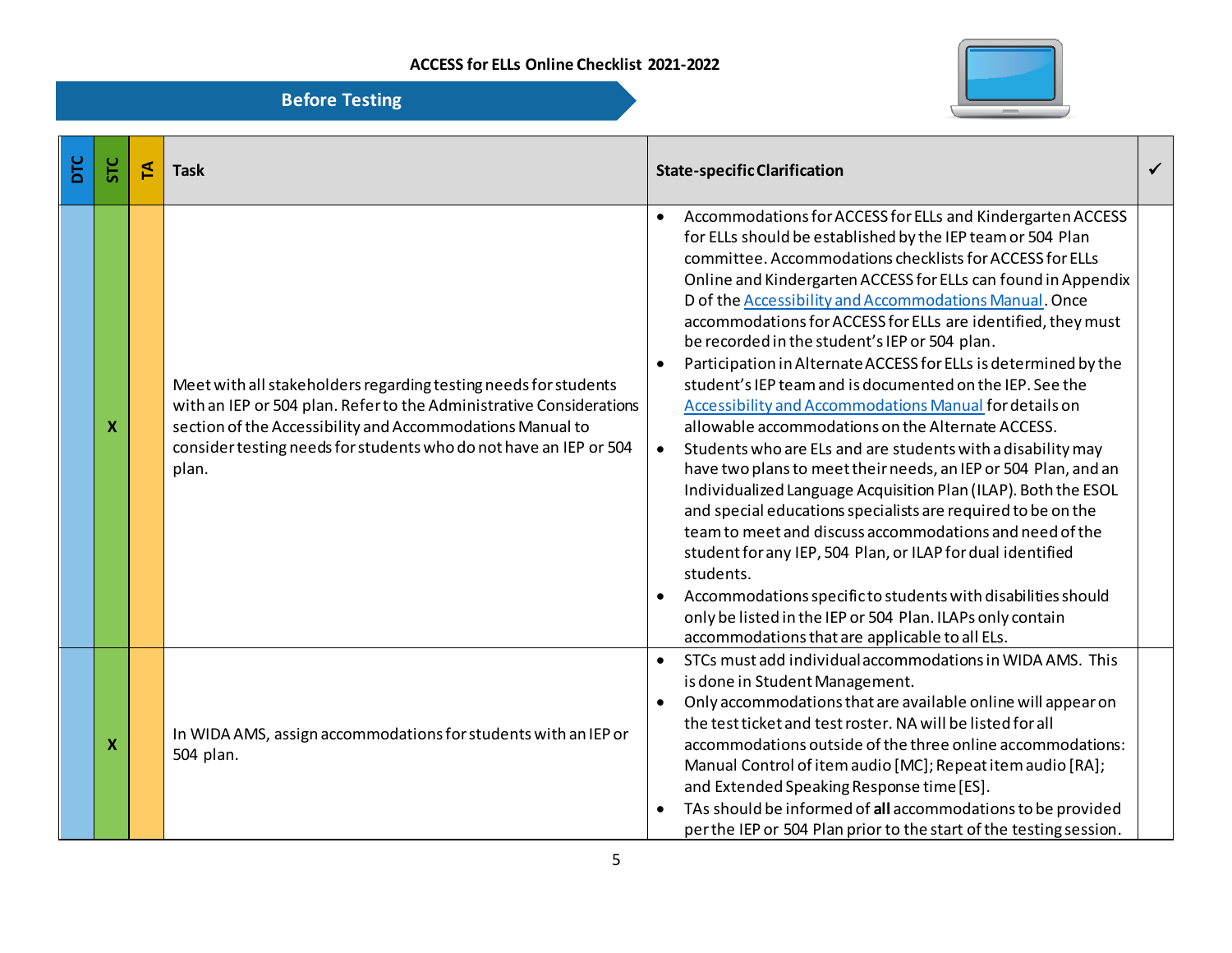

| <b>DIC</b>                | <b>STC</b>                | 집 | <b>Task</b>                                                                                                                                              | <b>State-specific Clarification</b>                                                                                                                                                                                                                                                                                                                                                                                                                                                                                                                                                                                                                                                                                                        | ✓ |
|---------------------------|---------------------------|---|----------------------------------------------------------------------------------------------------------------------------------------------------------|--------------------------------------------------------------------------------------------------------------------------------------------------------------------------------------------------------------------------------------------------------------------------------------------------------------------------------------------------------------------------------------------------------------------------------------------------------------------------------------------------------------------------------------------------------------------------------------------------------------------------------------------------------------------------------------------------------------------------------------------|---|
|                           | X                         |   | Optional: Modify default test sessions in WIDA AMS to meet<br>district/school needs.                                                                     | Test sessions are automatically generated by school, domain,<br>$\bullet$<br>and grade.<br>New students may be added to existing test sessions or new<br>$\bullet$<br>test sessions may be created as needed.                                                                                                                                                                                                                                                                                                                                                                                                                                                                                                                              |   |
|                           | X                         |   | Confirm that all students are listed in WIDA AMS and assigned to<br>test sessions. Add any new students to WIDA AMS and assign<br>them to test sessions. |                                                                                                                                                                                                                                                                                                                                                                                                                                                                                                                                                                                                                                                                                                                                            |   |
| $\boldsymbol{X}$          | $\boldsymbol{\mathsf{X}}$ |   | Review student data for accuracy in WIDA AMS.                                                                                                            | If student demographic information is incorrect, changes may<br>$\bullet$<br>be made in WIDA AMS.<br>If the Pre-ID label is not available for use, or was not obtained<br>for the student, a District/School Label will be applied to the<br>student booklet and the student demographic information will<br>be hand-coded.                                                                                                                                                                                                                                                                                                                                                                                                                |   |
| $\boldsymbol{\mathsf{X}}$ | $\boldsymbol{\mathsf{x}}$ |   | Watch the Test Scheduling module, located in the Online ACCESS<br>for ELLs: Administration course.                                                       | ACCESS for ELLs is not a timed test. The times in the Test<br>$\bullet$<br>Administrator Manual are only suggestions for scheduling.<br>South Carolina requires that students complete testing for a<br>$\bullet$<br>particular domain within the school day and may not extend<br>into multiple days. For special circumstances, please contact<br>the ELP Assessment Program Manager.<br>Test group sizes must follow the WIDA recommendations.<br>$\bullet$<br>Therefore, Listening, Reading, and Writing sessions may not<br>contain more than 15 students at one time. Speaking test<br>sessions may not contain more than 5 students at one time.<br>Students should test in a familiar space and with a trusted and<br>familiar TA. |   |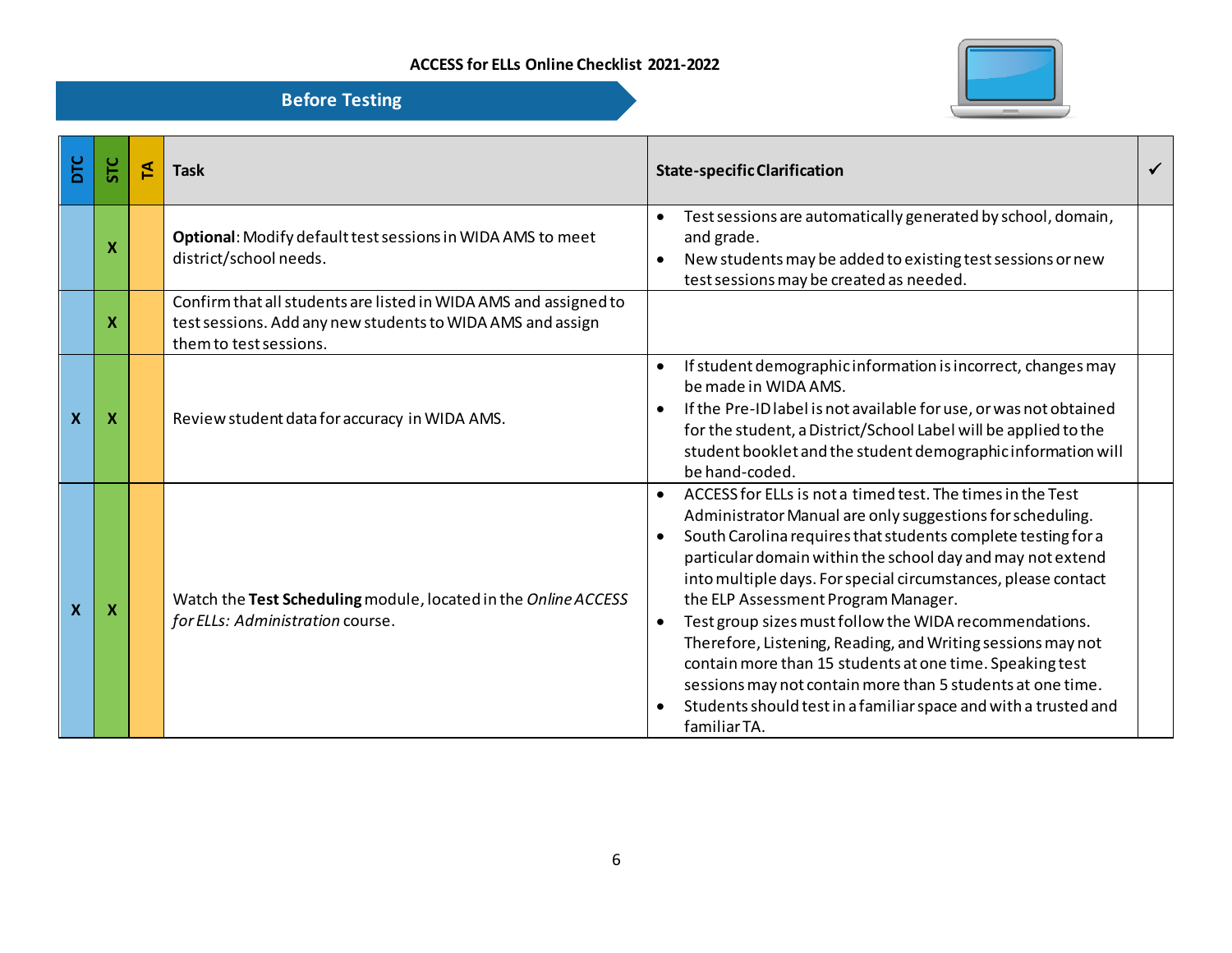

| DTC                       | <b>STC</b>                | 집                         | <b>Task</b>                                                                                                                                                                                                                    | <b>State-specific Clarification</b>                                                                                                                                                                                                                                                                                                                                                          | $\checkmark$ |
|---------------------------|---------------------------|---------------------------|--------------------------------------------------------------------------------------------------------------------------------------------------------------------------------------------------------------------------------|----------------------------------------------------------------------------------------------------------------------------------------------------------------------------------------------------------------------------------------------------------------------------------------------------------------------------------------------------------------------------------------------|--------------|
|                           | $\boldsymbol{X}$          | $\boldsymbol{X}$          | Create a testing schedule. All Kindergarten and Alternate<br>ACCESS test sessions should be one-on-one. Tip: Allow several<br>days at the end for makeup testing. See the Test Coordinator<br>Manual for help with scheduling. | STCs and TAs should work together to develop a testing<br>$\bullet$<br>schedule.<br>For Online administration only, students taking the same<br>$\bullet$<br>domain may be combined across grade level and/or tier.<br>Listening and Reading must be completed prior to Speaking and<br>$\bullet$<br>Writing.<br>Kindergarten ACCESS and Alternate ACCESS are individual<br>administrations. |              |
|                           | X                         | $\boldsymbol{\mathsf{X}}$ | Plan a seating arrangement for testing areas. Verify that students<br>are adequately spaced for the Speaking Test.                                                                                                             | Refer to Test Scheduling in Section 6 of the Test Coordinator<br>$\bullet$<br>Manual for guidance on seating arrangements.<br>Seating charts are strongly recommended by the SCDE, but are<br>$\bullet$<br>not required for ACCESS for ELLs.                                                                                                                                                 |              |
| $\boldsymbol{X}$          | $\boldsymbol{\mathsf{x}}$ |                           | Watch the Test Practice and Test Tickets module, located in the<br>Online ACCESS for ELLs: Administration course.                                                                                                              | It is the DTC/STC responsibility to print and prepare test tickets.<br>$\bullet$<br>Test tickets are secured materials and all test security measures<br>must be in place. TAs may not act as the STC.                                                                                                                                                                                       |              |
| $\boldsymbol{\mathsf{X}}$ | $\boldsymbol{\mathsf{X}}$ |                           | Plan communication for parents/family members about ACCESS<br>for ELLs testing and upcoming testing schedule.                                                                                                                  | Visit the Family Engagement page for parent/family resources.                                                                                                                                                                                                                                                                                                                                |              |
| $\boldsymbol{X}$          | $\boldsymbol{X}$          |                           | Watch the Managing Test Materials module, located in the Online<br>ACCESS for ELLs: Administration course.                                                                                                                     |                                                                                                                                                                                                                                                                                                                                                                                              |              |
| $\boldsymbol{\mathsf{X}}$ | $\boldsymbol{\mathsf{x}}$ |                           | Receive, inventory, and distribute test materials to designated<br>sites/staff.                                                                                                                                                | Friday, January 14, 2022 Districts Receive Test Materials<br>$\bullet$<br>All personnel with access to secure testing materials must sign<br>the appropriate SC Agreement to Maintain Test Security and<br>Confidentiality.                                                                                                                                                                  |              |
|                           | $\boldsymbol{\mathsf{X}}$ |                           | Review materials for correct amount and type. Report the amount<br>and type of overage to the District Coordinator.                                                                                                            | STCs should report overages to DTC prior to the opening of the<br>$\bullet$<br>test window on January 24, 2022.                                                                                                                                                                                                                                                                              |              |
| $\boldsymbol{X}$          |                           |                           | Watch the Additional Materials Orders module, located in the<br>Online ACCESS for ELLs: Administration course.                                                                                                                 | Additional Materials Ordering will occur between January 17,<br>$\bullet$<br>2022 and March 18, 2022.<br>Districts should do their best to have only one additional<br>$\bullet$<br>materials order.                                                                                                                                                                                         |              |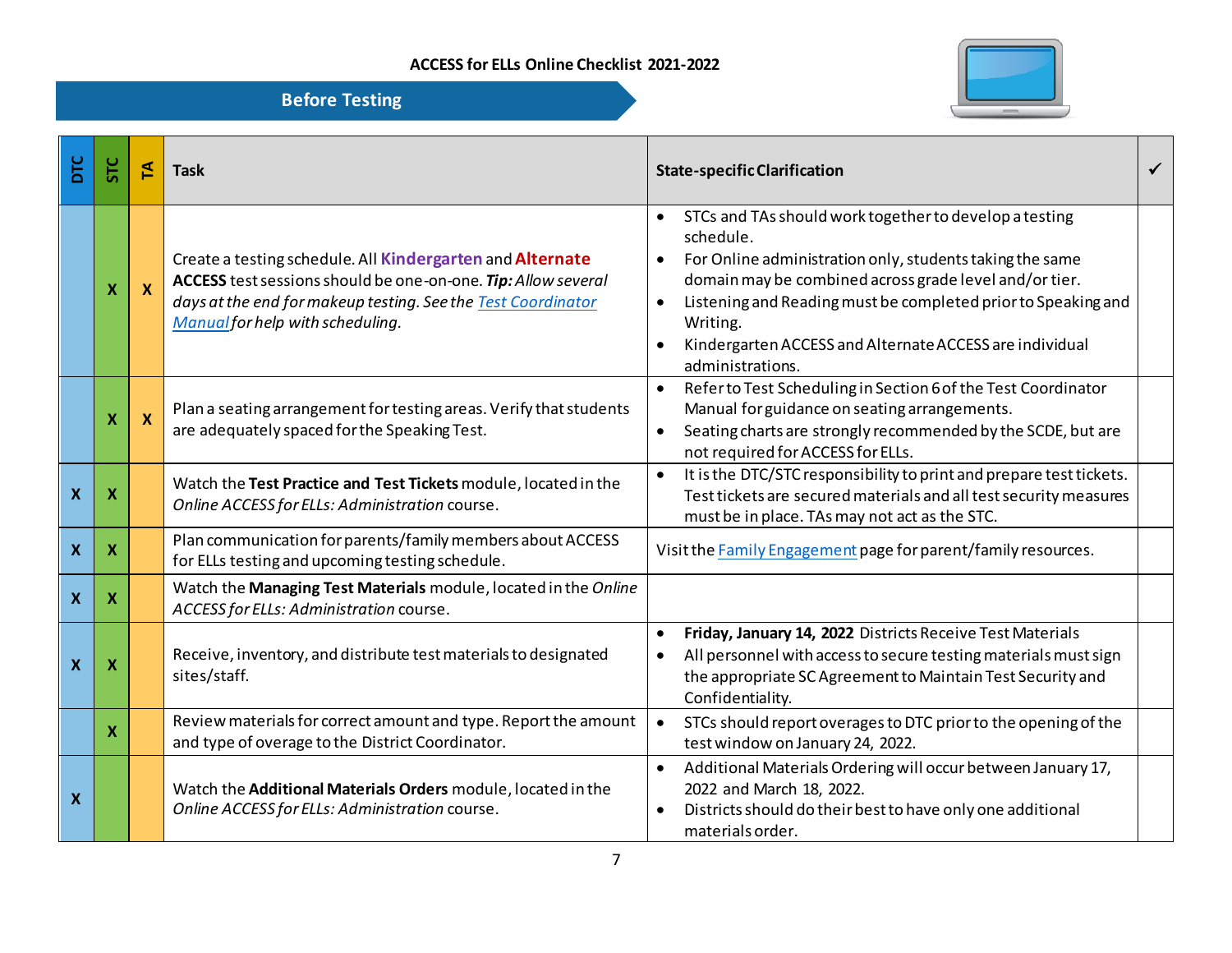

| DTC | 5TC | 돈 | <b>Task</b>                                                                                                                                                                              | <b>State-specific Clarification</b>                                                                                                                                                                                                                                                                                                                                                                                                                   | $\checkmark$ |
|-----|-----|---|------------------------------------------------------------------------------------------------------------------------------------------------------------------------------------------|-------------------------------------------------------------------------------------------------------------------------------------------------------------------------------------------------------------------------------------------------------------------------------------------------------------------------------------------------------------------------------------------------------------------------------------------------------|--------------|
|     | X   |   | Verify information on Pre-ID Labels is accurate. If necessary, edit<br>information in WIDA AMS.                                                                                          | If student demographic information is incorrect, changes<br>$\bullet$<br>should be made in WIDA AMS.<br>If the Pre-ID label is not available for use, or was not obtained<br>$\bullet$<br>for the student, a District/School Label will be applied to the<br>student booklet and the student demographic information will<br>be hand-coded.                                                                                                           |              |
|     | X   |   | Check District/School Labels for accuracy. Contact DRC Customer<br>Support if information is incorrect.                                                                                  | STCs should contact DRC if the DISTRICT/SCHOOLLABEL is<br>$\bullet$<br>incorrect prior to the opening of the test window on 1/24/22.                                                                                                                                                                                                                                                                                                                  |              |
|     | X   |   | Print test tickets and test rosters. Securely store according to state<br>and local policies.                                                                                            | Listening and Reading test tickets are to be printed first.<br>$\bullet$<br>After running Tier Placement Report, Speaking and Writing Test<br>tickets are printed.<br>Test Rosters and Test Tickets are secure testing materials, and<br>$\bullet$<br>should be stored securely until immediately prior to test<br>administration.<br>Test Rosters and Test Tickets must be securely destroyed by the<br>$\bullet$<br>LEA.                            |              |
|     | X   |   | Review test tickets for accuracy of demographic information and<br>accommodations.                                                                                                       | Only the accommodations provided online will appear on the<br>$\bullet$<br>Test Ticket. Test Administrator must be made aware of<br>additional accommodations to be provided according to the IEP<br>or 504 Plan prior to the start of the test session.                                                                                                                                                                                              |              |
|     | X   |   | Kindergarten, Alternate only - Apply labels to test booklets.<br>Bubble in demographic information and apply a District/School<br>Label to test booklets that do not have Pre-ID Labels. | Demograpic information in WIDA AMS and on the Pre-ID<br>$\bullet$<br>label/or hand-coded should match.<br>If student demographic information is incorrect, changes<br>$\bullet$<br>should be made in WIDA AMS.<br>If the Pre-ID label is not available for use, or was not obtained<br>$\bullet$<br>for the student, a District/School Label will be applied to the<br>student booklet and the student demographic information will<br>be hand-coded. |              |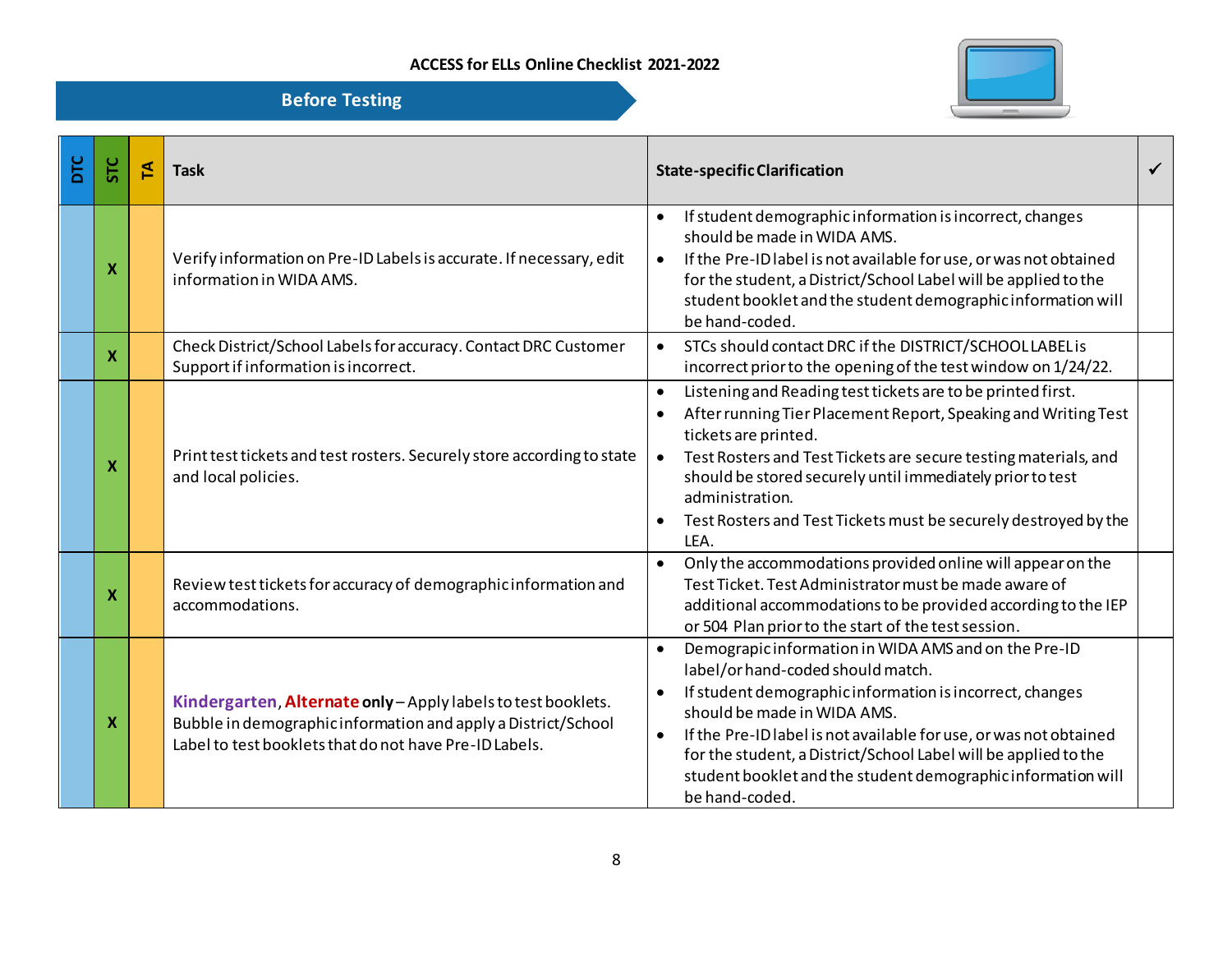

| DТС          | <b>STC</b>                | 집                         | <b>Task</b>                                                                                                                                                                                                                                                                                                             | <b>State-specific Clarification</b>                                                                                                                                                                                                                                                                                                                                                                                                                  |  |
|--------------|---------------------------|---------------------------|-------------------------------------------------------------------------------------------------------------------------------------------------------------------------------------------------------------------------------------------------------------------------------------------------------------------------|------------------------------------------------------------------------------------------------------------------------------------------------------------------------------------------------------------------------------------------------------------------------------------------------------------------------------------------------------------------------------------------------------------------------------------------------------|--|
| $\mathbf{x}$ | $\boldsymbol{X}$          | $\mathbf x$               | Watch the Administering the Test module, located in the Online<br>ACCESS for ELLs: Administration course.<br>Kindergarten Complete the Kindergarten ACCESS for ELLs:<br>Administration and Scoring training course.<br>Alternate Complete the Alternate ACCESS for ELLs: Administration<br>and Scoring training course. |                                                                                                                                                                                                                                                                                                                                                                                                                                                      |  |
|              | $\mathbf x$               | $\boldsymbol{\mathsf{x}}$ | Have students view Test Demos and try Test Practice items<br>Kindergarten Test administrators review Listening and Speaking<br>sample items<br>Alternate Test administrators review sample items                                                                                                                        | Students should have ample instruction on the online testing<br>procedures, utilizing the Test Demos.<br>Practice of test procedures and the use of the Universal Tools<br>should be provided, utilizing the Test Practice items.<br>Students with documented accommodations should have<br>$\bullet$<br>instruction and practice in the use of online accommodations.<br>See Preparing Students for ACCESS for ELLs Online for more<br>information. |  |
|              | X                         |                           | Watch the Monitoring Test Progress module, located in the Online<br>ACCESS for ELLs: Administration course.                                                                                                                                                                                                             |                                                                                                                                                                                                                                                                                                                                                                                                                                                      |  |
|              |                           | $\boldsymbol{\mathsf{x}}$ | Pass required certification quiz(zes). Quizzes are located within the<br>training courses.                                                                                                                                                                                                                              | New and Returning TAs will complete the appropriate ACCESS<br>Training Courses on the WIDA Secure Portal, and pass the<br>appropriate quizzes for the assessment(s) to be administered:<br>Online ACCESS for ELLs: Administration<br>$\bullet$<br>Kindergarten ACCESS for ELLs: Administration and Scoring<br>Alternate ACCESS for ELLs: Administration and Scoring                                                                                  |  |
| $\mathbf{X}$ | $\boldsymbol{\mathsf{x}}$ |                           | Ensure all staff involved in testing are certified according to state<br>requirements, have completed required training, and understand<br>how to follow test security and confidentiality procedures.                                                                                                                  | All required training and certification quizzes must be<br>completed prior to the administration of the test.                                                                                                                                                                                                                                                                                                                                        |  |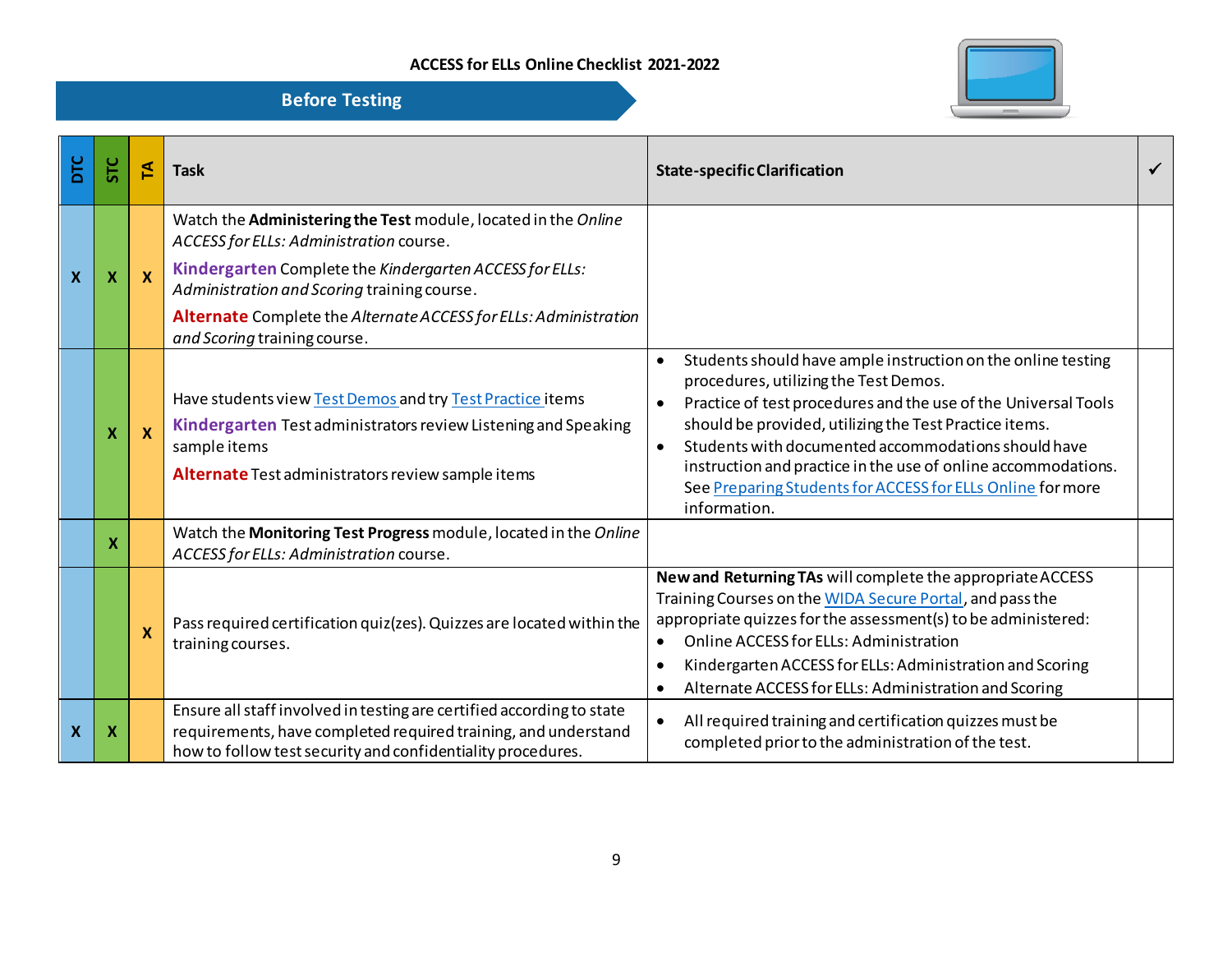

|     |            |              | <b>During Testing</b>                                                                                                                                                        |                                                                                                                                                                                                                                                                                                                                                                                                                                                                                                                                         |              |
|-----|------------|--------------|------------------------------------------------------------------------------------------------------------------------------------------------------------------------------|-----------------------------------------------------------------------------------------------------------------------------------------------------------------------------------------------------------------------------------------------------------------------------------------------------------------------------------------------------------------------------------------------------------------------------------------------------------------------------------------------------------------------------------------|--------------|
| DTC | <b>STC</b> | E            | <b>Task</b>                                                                                                                                                                  | <b>State-specific Clarification</b>                                                                                                                                                                                                                                                                                                                                                                                                                                                                                                     | $\checkmark$ |
|     |            | <b>X</b>     | Set up the testing room according to the Test Administrator<br>Manual. For group settings, ensure students are seated far<br>enough apart to avoid distractions.             |                                                                                                                                                                                                                                                                                                                                                                                                                                                                                                                                         |              |
|     |            | $\mathbf{x}$ | Gather test administration materials: Test Administrator Script(s),<br>Test Administrator Manual, test tickets, test roster, Writing<br>Booklets, #2 pencils, clock, etc.    | STCs are responsible for signing out/in secured test materials<br>$\bullet$<br>with TAs.<br>Administer Listening and Reading domains first.<br>$\bullet$                                                                                                                                                                                                                                                                                                                                                                                |              |
|     |            | $\mathbf x$  | Ensure testing devices are ready and distribute necessary<br>materials to students (e.g., booklets, pencils, headsets).                                                      |                                                                                                                                                                                                                                                                                                                                                                                                                                                                                                                                         |              |
|     |            | $\mathbf x$  | Distribute test tickets to students and verify information on ticket<br>matches student's test plan.                                                                         |                                                                                                                                                                                                                                                                                                                                                                                                                                                                                                                                         |              |
|     |            | X            | Follow all directions provided in the manuals and scripts. Monitor<br>students to ensure test security.                                                                      |                                                                                                                                                                                                                                                                                                                                                                                                                                                                                                                                         |              |
|     | X          |              | After students have completed the Listening and Reading tests,<br>run a Tier Placement Report in WIDA AMS.                                                                   | Adjust schedule to accommodate groups by tier and grade-level<br>if needed.<br>Print test tickets for Speaking and Writing.                                                                                                                                                                                                                                                                                                                                                                                                             |              |
|     | х          | $\mathbf{x}$ | Apply labels to Grades 1-3 Writing Test Booklets. Bubble in<br>demographic information and apply a District/School Label to test<br>booklets that do not have Pre-ID Labels. | Make sure correct Pre-ID label is applied to correct booklet<br>$\bullet$<br>(grade cluster, domain, and tier.)<br>Demographic information in WIDA AMS and on the label should<br>$\bullet$<br>match.<br>If student demographic information is incorrect, changes should<br>be made in WIDA AMS.<br>If the Pre-ID label is not available for use, or was not obtained<br>$\bullet$<br>for the student, a District/School Label will be applied to the<br>student booklet and the student demographic information will<br>be hand-coded. |              |
|     | X          |              | Report additional material needs to the District Test Coordinator.                                                                                                           |                                                                                                                                                                                                                                                                                                                                                                                                                                                                                                                                         |              |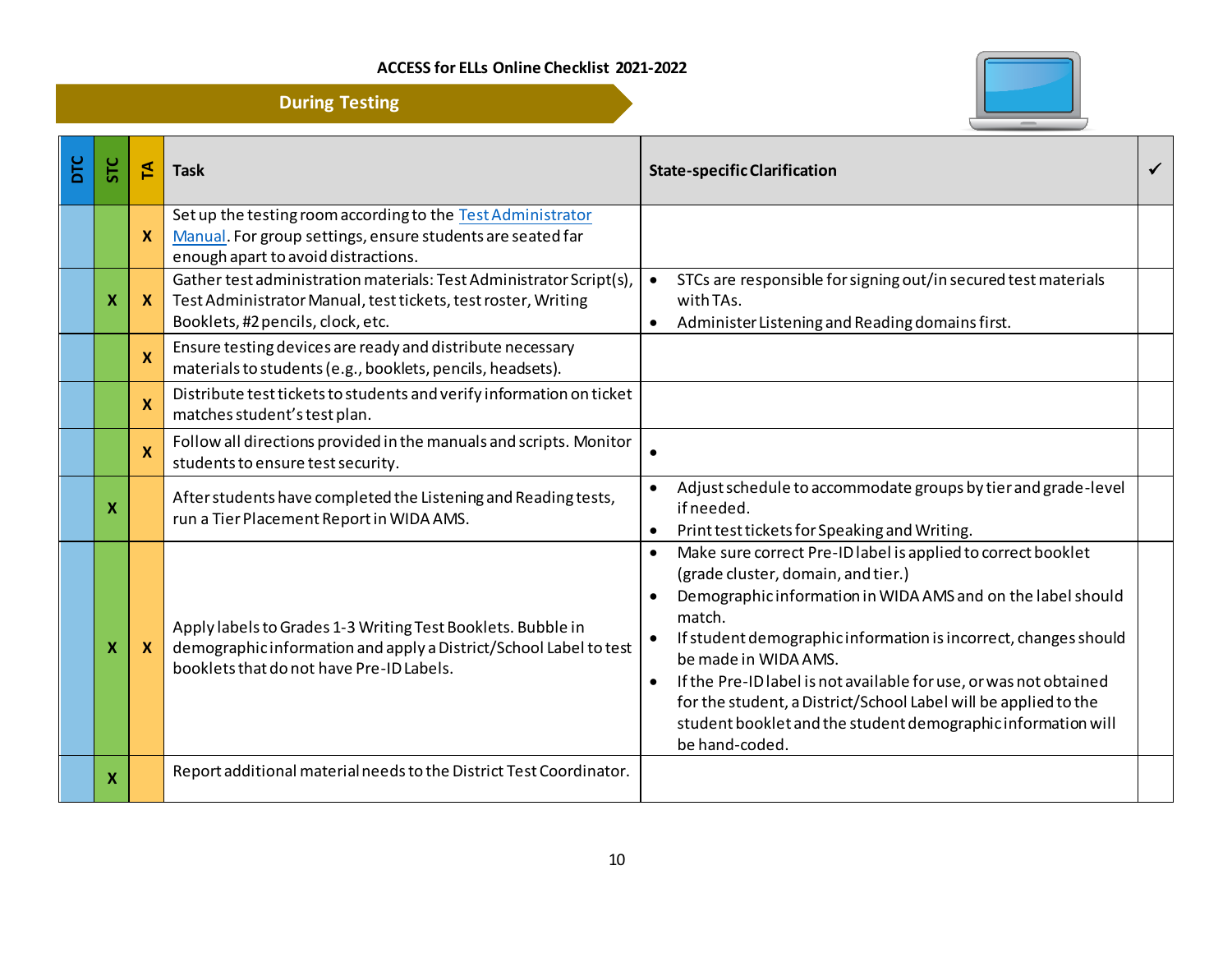**During Testing**



| DTC | <b>C</b> |                           | Task                                                                                                                                                   | <b>State-specific Clarification</b>                                                                                                                                                                                                                                                                                   |  |
|-----|----------|---------------------------|--------------------------------------------------------------------------------------------------------------------------------------------------------|-----------------------------------------------------------------------------------------------------------------------------------------------------------------------------------------------------------------------------------------------------------------------------------------------------------------------|--|
| X   |          |                           | Keep track of all material requests from schools during testing<br>and place one additional materials order prior to the end of the<br>testing window. | Additional Materials Order window in AMS: 1/17/22 - 3/18/22<br>Districts will be permitted only one additional materials order.<br>Overage from initial materials order will be split - 7.5% to the<br>schools, 7.5% to the district. Utilize overage materials prior to<br>requesting an additional materials order. |  |
|     |          | $\boldsymbol{\mathsf{X}}$ | Securely store all testing materials in between test sessions.                                                                                         |                                                                                                                                                                                                                                                                                                                       |  |
|     |          | X                         | Collect and account for all test materials. Return them to the Test<br>Coordinator.                                                                    | Secured materials should be signed back in to the STC after each<br>test session. TAs may not leave secured materials unattended or<br>take them home.                                                                                                                                                                |  |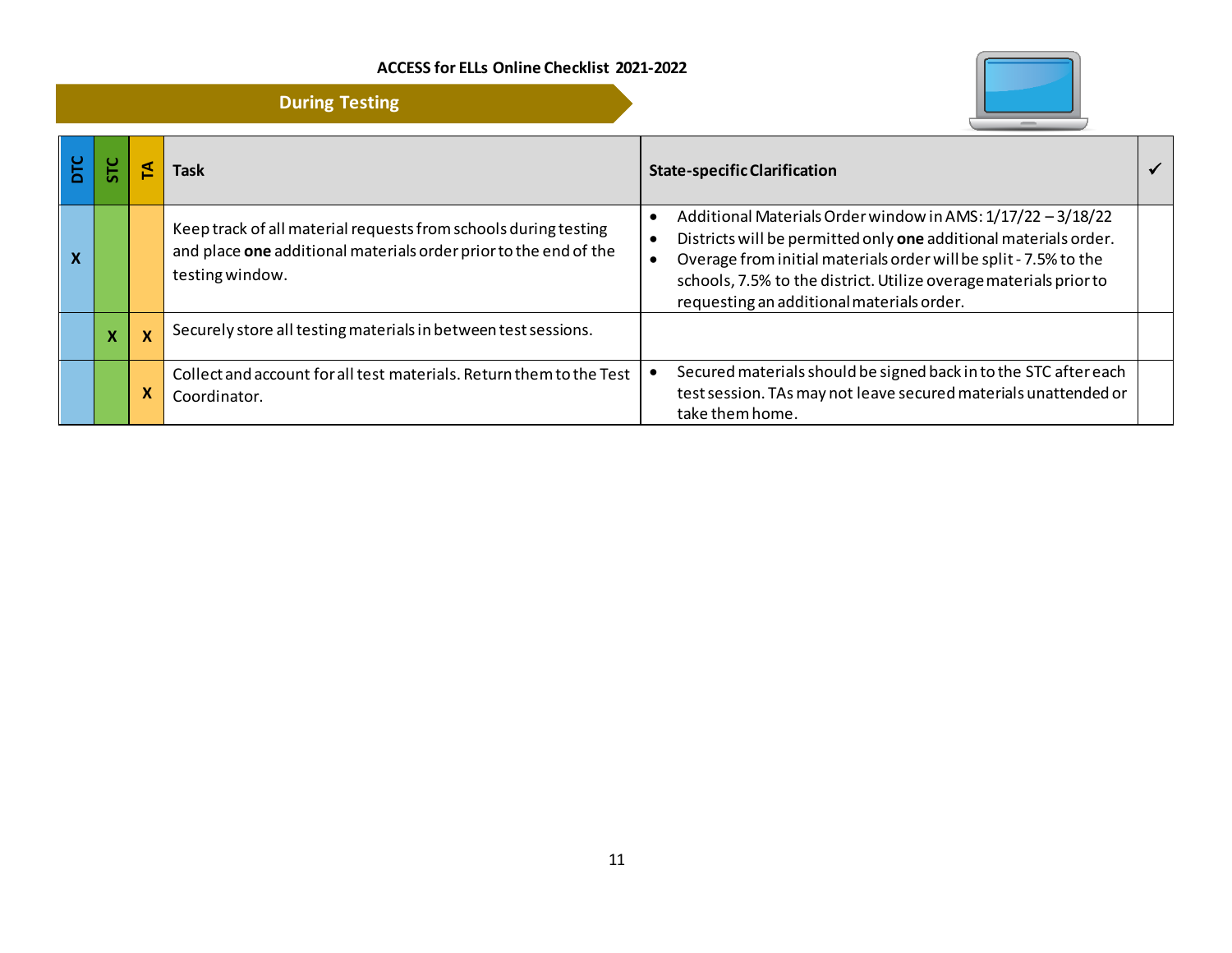

| <b>After Testing</b>      |                           |                           |                                                                                                                                                                                                                                                         |                                                                                                                                                                                                                                                                                                                                                                                                                                                             |  |  |  |
|---------------------------|---------------------------|---------------------------|---------------------------------------------------------------------------------------------------------------------------------------------------------------------------------------------------------------------------------------------------------|-------------------------------------------------------------------------------------------------------------------------------------------------------------------------------------------------------------------------------------------------------------------------------------------------------------------------------------------------------------------------------------------------------------------------------------------------------------|--|--|--|
| <b>DIC</b>                | <b>STC</b>                | 집                         | <b>Task</b>                                                                                                                                                                                                                                             | <b>State-specific Clarification</b>                                                                                                                                                                                                                                                                                                                                                                                                                         |  |  |  |
| $\boldsymbol{X}$          | $\boldsymbol{X}$          |                           | Watch the After Testing module, located in the Online ACCESS<br>for ELLs: Administration course.                                                                                                                                                        |                                                                                                                                                                                                                                                                                                                                                                                                                                                             |  |  |  |
|                           | $\boldsymbol{\mathsf{x}}$ | $\boldsymbol{\mathsf{x}}$ | Collect test materials from Test Administrators once testing is<br>completed at each testing site.                                                                                                                                                      |                                                                                                                                                                                                                                                                                                                                                                                                                                                             |  |  |  |
|                           | х                         | $\boldsymbol{\mathsf{X}}$ | Ensure all accommodations and Do Not Score codes are<br>correctly marked on the booklet or in WIDA AMS. See Test<br>Coordinator Manual and the Student Management section of<br>the WIDA AMS User Guide for guidance on entering Do Not<br>Score codes. | Accommodations should be included in WIDA AMS and coded<br>appropriately on any student test documents.                                                                                                                                                                                                                                                                                                                                                     |  |  |  |
| $\boldsymbol{\mathsf{x}}$ | Х                         |                           | Prepare test materials for return.                                                                                                                                                                                                                      | Refer to Returning Test Materials in Section 3 of the Test<br>Coordinator Manual.<br>If you choose to ship completed materials before the end of<br>testing, retain some of the unused overage, in the event that<br>new students arrive prior to the end of the testing window.                                                                                                                                                                            |  |  |  |
| $\mathbf x$               | Х                         |                           | Return test materials to DRC.                                                                                                                                                                                                                           | Last day to ship completed Test Materials-Friday, 4/1/22<br>PRE-ID Labels, DISTRICT/SCHOOL labels and scratch paper must<br>be securely destroyed locally.<br>Non-Secure materials including the Test Administrator Manual,<br>Test Coordinator Manual, and Online Test Administrator Script<br>for Grades 4-12 should not be returned to DRC. Refer to Section<br>3 of the Test Coordinator Manual for a full list of secure and non-<br>secure materials. |  |  |  |
| $\mathbf{x}$              | $\boldsymbol{\mathsf{X}}$ |                           | Watch the Data Validation module, located in the Online<br>ACCESS for ELLs: Administration course.                                                                                                                                                      |                                                                                                                                                                                                                                                                                                                                                                                                                                                             |  |  |  |
| $\boldsymbol{X}$          | $\boldsymbol{\mathsf{X}}$ |                           | Complete data validation process.                                                                                                                                                                                                                       | Data validation will be completed utilizing WIDA AMS.<br>Pre-reporting data validation: 4/29/22 - 5/5/22<br>Post-reporting data validation: 6/17/22 - 6/23/22                                                                                                                                                                                                                                                                                               |  |  |  |
| $\boldsymbol{X}$          | X                         |                           | Watch the Accessing Score Reports module, located in the<br>Online ACCESS for ELLs: Administration course.                                                                                                                                              |                                                                                                                                                                                                                                                                                                                                                                                                                                                             |  |  |  |